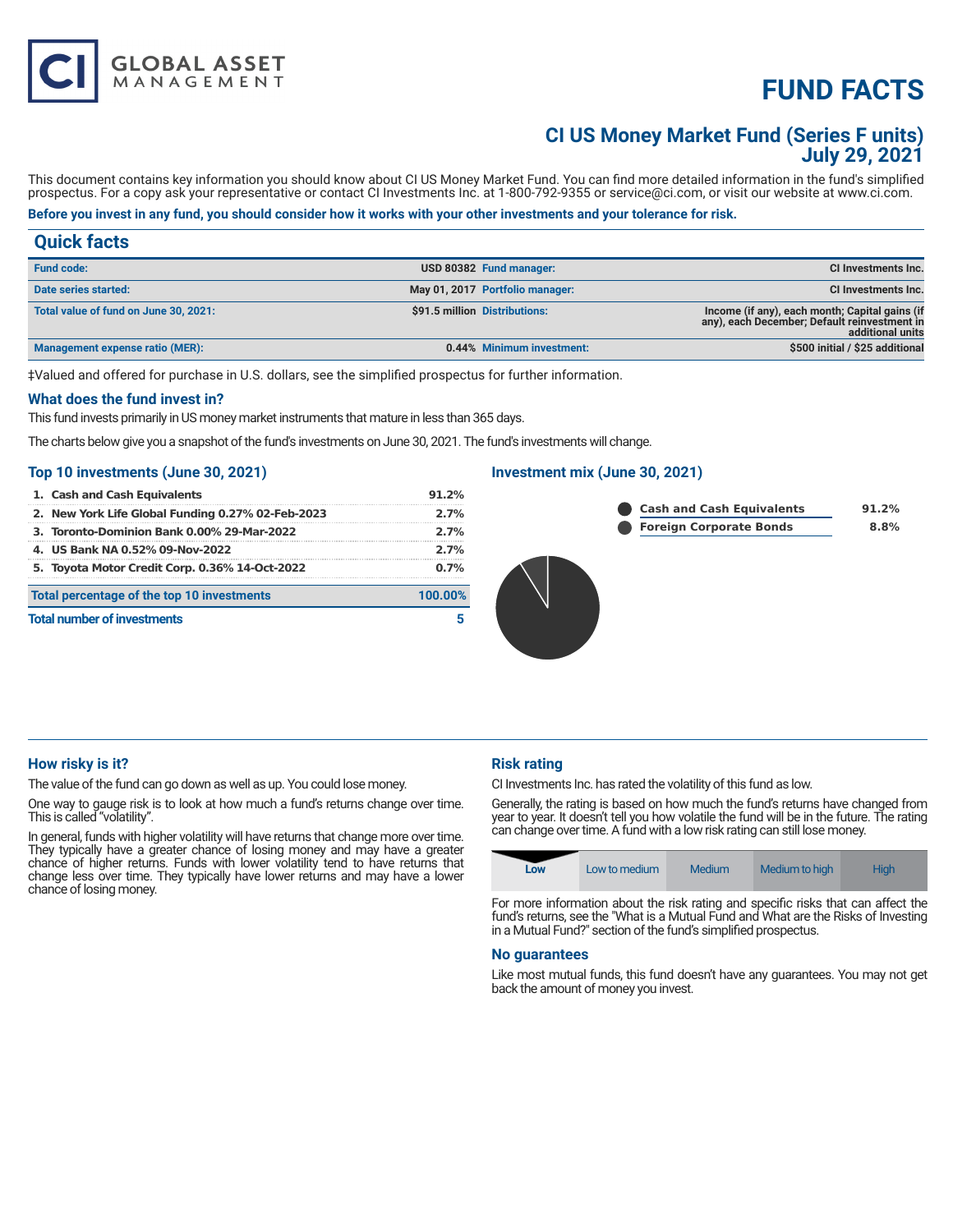# **CI US Money Market Fund (Series F units)**

## **How has the fund performed?**

This section tells you how Series F securities of the fund have performed over the past 3 calendar years. Returns are after expenses have been deducted. These expenses reduce the fund's returns.

#### **Year-by-year returns**

This chart shows how Series F securities of the fund performed in each of the past 3 calendar years. This fund series has not dropped in value in the last 3 calendar years. The range of returns and change from year to year can help you assess how risky the fund has been in the past. It does not tell you how the fund will perform in the future.



#### **Best and worst 3-month returns**

This table shows the best and worst returns for Series F securities of the fund in a 3- month period over the past 3 calendar years. The best and worst 3-month returns could be higher or lower in the future. Consider how much of a loss you could afford to take in a short period of time.

|                     | <b>Return</b> | 3 months ending | If you invested \$1,000 at the beginning of the period |
|---------------------|---------------|-----------------|--------------------------------------------------------|
| <b>Best return</b>  | 0.5%          | May 31, 2019    | Your investment would be \$1,005.                      |
| <b>Worst return</b> | $0.0\%$       | March 31, 2021  | Your investment would be \$1,000.                      |

#### **Average return**

As at June 30, 2021, a person who invested \$1,000 in this series of units of the fund 3 years ago now has \$1,038. This works out to an annual compound return of 0.9%.

# **Who is this fund for?**

#### **This fund may be suitable for you if you:**

- want to receive income
- are investing for the short term<br>• can tolerate low risk
- can tolerate low risk

## **A word about tax**

In general, you'll have to pay income tax on any money you make on a fund. How much you pay depends on the tax laws of where you live and whether you hold the fund in a registered plan, such as a Registered Retirement Savings Plan or a Tax-Free Savings Account.

Keep in mind that if you hold your fund in a non-registered account, fund distributions are included in your taxable income, whether you get them in cash or have them reinvested.